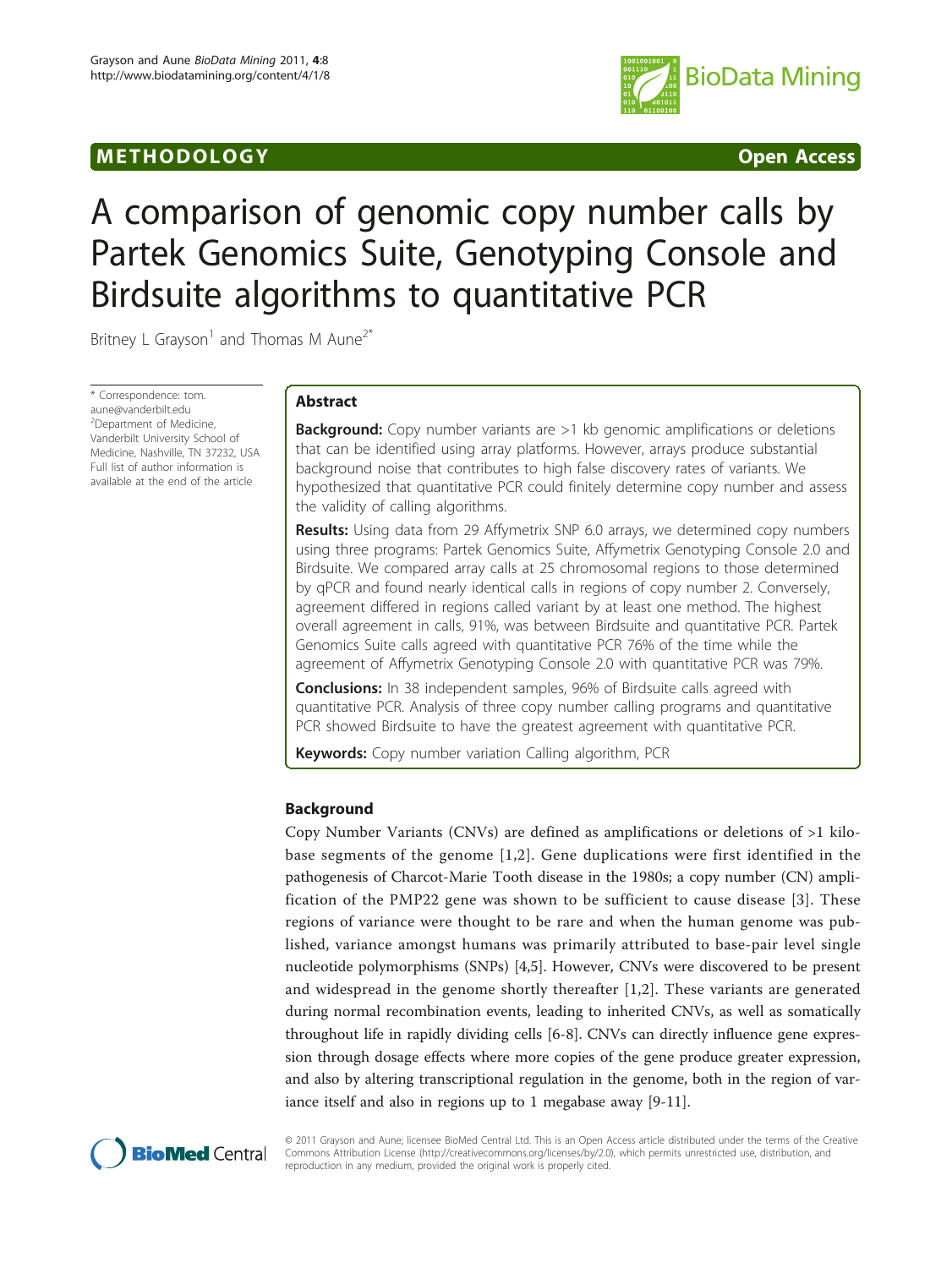CNVs can be detected by fluorescence in situ hybridization, bacterial artificial chromosome arrays, genome-wide SNP arrays or direct quantitative PCR (qPCR) in a genomic region of interest. One example of a genome-wide array is the Affymetrix SNP 6.0 array, with close to 1 million probes for determining SNPs across the genome and an additional  $\sim$ 1 million probes specifically designed to assess CN. Data from these arrays can be transformed into CN using any of a number of methods, including defined threshold intensity cut-offs and complex statistical algorithms such as circular binary segmentation and the Hidden Markov Model [\[12](#page-10-0)]. Circular binary segmentation determines copy number by looking for points along the genome where the copy number changes, inferring a loss or gain of copy number based on the change in intensity value [\[13\]](#page-10-0). Hidden Markov Models, like the one used in PennCNV, use the normalized average intensity along with the relative ratio of two potential alleles at each probe combined with the distance between probes and the population frequency of alleles to determine one of 6 possible states of copy number (loss of 1 copy, loss of 2 copies, normal state, normal state with loss of heterozygosity, single copy duplication or double copy duplication) [[14](#page-10-0)].

These calling methods are built in to user accessible programs like Partek Genomics Suite, Affymetrix's Genotyping Console 2.0 and Copy Number Analysis Tool, and Birdsuite software developed by the Broad Institute at Harvard, among others [[15](#page-10-0)]. A recent analysis evaluating the performance of seven CN calling algorithms - including circular binary segmentation[[13\]](#page-10-0), PennCNV[\[14\]](#page-10-0), CNVFinder[\[16](#page-10-0)], cnvPartition, gain and loss of DNA[[17\]](#page-10-0), Nexus segmentation methods Rank and SNPRank and QuantiSNP[\[18](#page-10-0)]- found QuantiSNP outperformed other methods and had the highest statistical power to detect CNVs [[19](#page-10-0)]. However, this comparative analysis was based on consensus of calls amongst the methods and did not assess a non-array reference, like qPCR, that might determine the accuracy of the calls.

Due to concerns about accuracy when only one calling method is used, CNVs have been associated with a number of diseases and states based on the use of multiple algorithms with a consensus call made for each genome region [[20\]](#page-10-0), or from just one algorithm paired with additional validation like qPCR or multiple ligation-dependent probe amplification methods [\[21](#page-10-0)-[25](#page-10-0)]. In addition to the programs and methods already mentioned, new methods continue to be introduced in the literature [\[26,27\]](#page-10-0).

We hypothesized that qPCR could finitely determine copy number and through this process, assess the validity of a calling algorithm. To test this hypothesis, we took data from 29 Affymetrix SNP 6.0 arrays and called copy numbers across the genome using three separate programs: Partek Genomics Suite, Affymetrix Genotyping Console 2.0 and Birdsuite. We compared the array calls at 25 individual chromosomal regions with copy number calling in the same genomic DNA samples by qPCR. The highest overall agreement in calls, 91%, was between Birdsuite and quantitative PCR. Partek Genomics Suite calls agreed with quantitative PCR 76% of the time while the agreement of Affymetrix Genotyping Console 2.0 with quantitative PCR was 79%.

# Methods

#### Patient Recruitment

Patients were recruited by the Clinical Research Center at Vanderbilt University. These studies were approved by the Institutional Review Board of Vanderbilt University and all subjects provided written informed consent.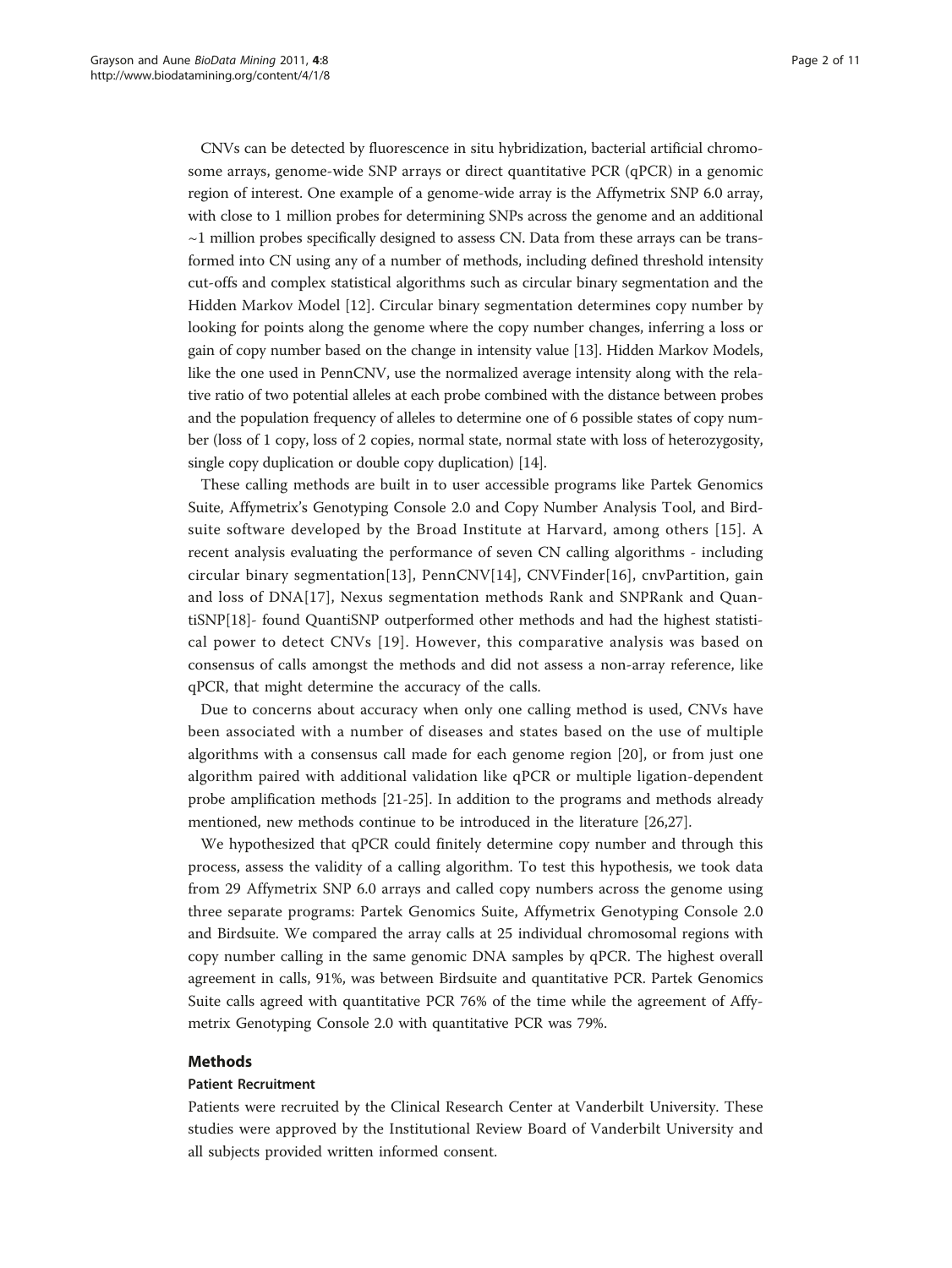## Affymetrix SNP 6.0 Arrays

Peripheral blood was drawn into a Vacutainer Venous Blood Collection Tube (BD Catalog #367861) containing EDTA. Equal volume of lysis buffer (0.32 M Sucrose, 10 mM Tris-HCL, 5 mM MgCl2, 0.75% Triton X-100, pH 7.6) and 2 $\times$  volumes of dH20 were added to each. Samples were centrifuged and resuspended in lysis buffer. After a second centrifugation, the pellet was resuspended in proteinase K buffer (20 mM Tris-HCl, 4 mM Na<sub>2</sub>-EDTA, 100 mM NaCl, pH 7.4) and proteinase K (20 mg/ml) was added to the solution. Samples were incubated for 1 h at 55°C, cooled on ice and 5.3 M NaCl was added. Samples were centrifuged, supernatants kept and added to cold isopropanol and incubated for 30 minutes. Finally, genomic DNA was centrifuged and the pellet was washed twice with 70% ethanol. Genomic DNA was dissolved in Tris-HCl (pH 8.0) and hybridized to the Affymetrix Genome-Wide Human SNP Array 6.0 (Santa Clara, CA) according to the manufacturer's protocol. Following scanning, arrays were checked for quality using Affymetrix Genotyping Console. Arrays with a Contrast QC less than 0.4 were removed from further analysis.

## Copy Number Analysis

Genotypes and CN were called using three different methods [Additional file [1](#page-9-0)]. The data were loaded into Partek Genomics Suite, quantile normalized and compared to the Hap Map 6.0 baseline. The Partek algorithm assumes that the pooled data from Hap Map 6.0 represent an average CN of 2. CN calls were made by comparing intensity values of each test sample to the pooled reference sample. CNV regions were called based upon the presence of different intensity values across at least 3 consecutive probe sets. Data were also loaded into the Affymetrix program Genotyping Console 2.0. This program used a similar, but not identical, algorithm to Partek in that the unknown samples were compared to a Hap Map reference file with the assumption of pooled intensity representing  $CN = 2$ . CN was determined with reference to the GenomeWideSNP\_6.hapmap270 file and CNVs were similarly called based upon the presence of different intensity values across at least 3 consecutive probes. Finally, data were inputted into Birdsuite v.1.5.3 and, in contrast to the previous programs, variant regions were called without a pooled reference file. Birdsuite uses SNP data from known high frequency alleles in the population to stratify intensity ranges corresponding to different copy numbers. Applying these known data to unknown samples allows for inference to an unknown sample without the use of either a singular or pooled reference file. As a further quality control step for Birdsuite, arrays with an overall call rate less than 98% were discarded from further analysis.

## Quantitative PCR Experiments

To validate the copy number of variant regions from the Affymetrix chip, primer assays were ordered from Applied Biosystems, either custom designed or selected from their inventoried stock of assays, all designed specifically to detect genomic copy number (Additional file [2](#page-9-0)). Reactions were run with 20 ng genomic DNA per the standard Applied Biosystems protocol in a 7300 Real Time PCR System. All samples were run in triplicate with a multiplexed RNase P or Hemoglobin-beta reference assay and copy number was called using ΔΔCt values calculated in Applied Biosystem's CopyCaller v.1.0. In cases where a calibrator sample with CN of 2 was not known, plates were calibrated to an average  $CN = 2$ .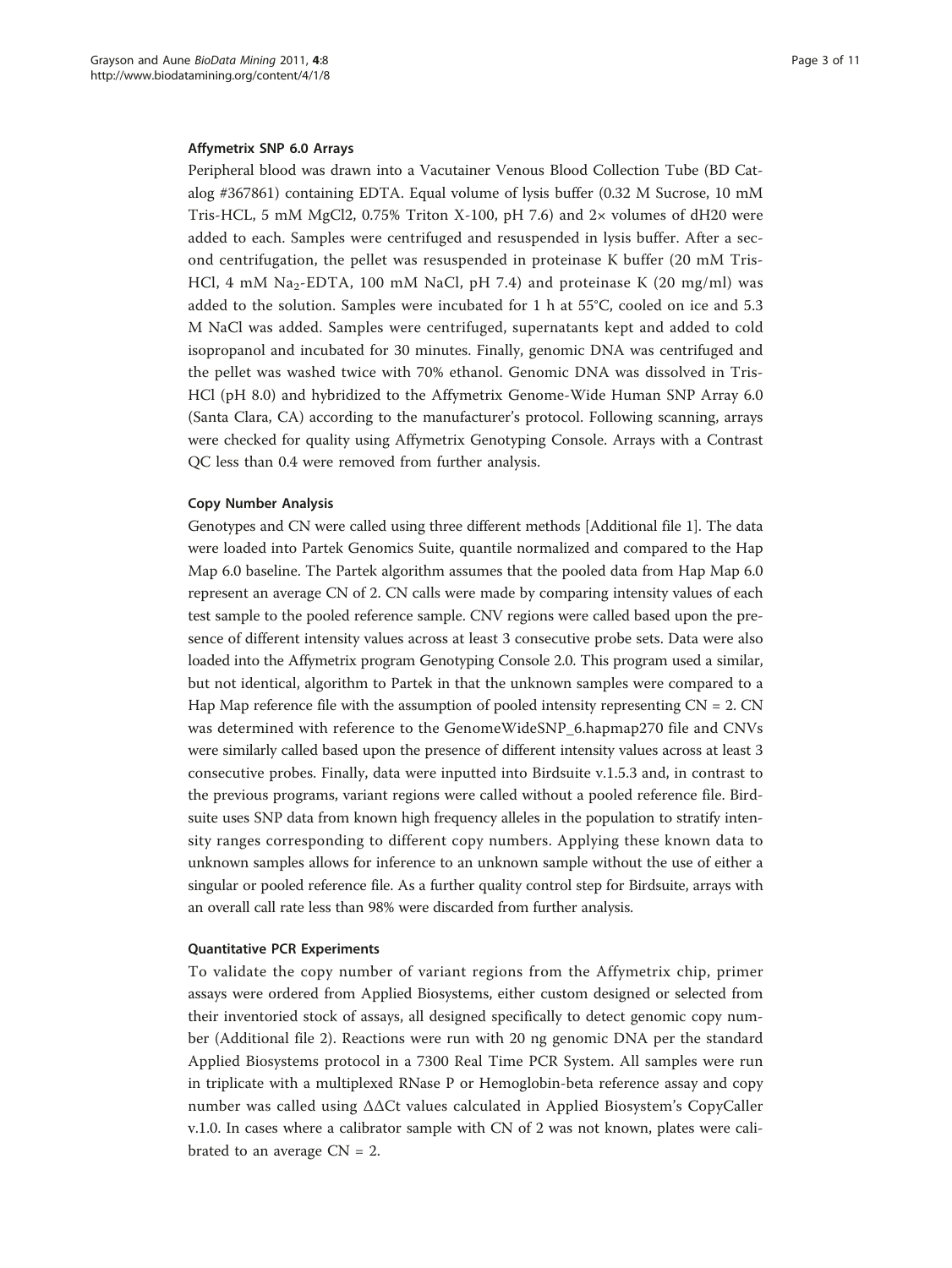Twenty-five individual assays were employed; assay names, chromosomal locations and probe sequences were:

Hs05814268-Chr2:240,032,088-TGTACGACAAACATCTTCTGCCCTC; Hs03085145-Chr2:242,648,367-CGGGTAAGGAGCCTGGTACGGGTCG; Hs03488384-Chr3:53,010,599-GTAGATGGCAGCTCACATTTACTGT; PIK3CA\_ANY-Chr3:180,366,781-CACGGCTCACATGTTC; Hs03609602-Chr6:326964-GGGAATTTCTGAAGGGAGTTTCATA; BC040327-Chr7:11,288,419-CAGAGAGATGAAAATCT; T1D\_Chr7\_ANY-Chr7:24,002,710-CTGCCCTCTCAGCCCC; Hs04989338-Chr7:133,441,893-TTCTCATCAAGGTATGTGGCTCATT; Hs04351655-Chr8:51,195,001-TACTCAGGATATGCATTACATACTT; Hs03694840-Chr8:144,776,429-CAGAGTCTACCAGAGAGGGTGTCCT; T1D Chr9 ANY-Chr9:16,930,899-CAGCCGCTATTTGCT; Hs06372538-Chr13:53,784,055-TCAAGTAAGTGCTACAGCCAATAAT; Hs03298240-Chr13:56,713,547-AAAGAAGATTTGAACAGAGCAAAGA; Hs03172318-Chr15:32,555,299-AAATTTTCATTCGCAATATGAATCC; Hs05443340-Chr16:3,104,308-TATCCAGGACTTTCCTGAGCTGGCA; Hs05412190-Chr16:4,280,824-ATGCTGGCTGGACTGTTTCTGCTTT; C16v1.3\_CCE924B\_F:Chr16:18,557,305-CATGACCGTCTTCCAGAATGT; SIGLE-C5\_5\_ANY-Chr19:56,824,268-CAGGACAGCCTTCCCC; SIGLEC14\_3\_ANY-Chr19:56,838,253-CCCCACCACACCTGC; SIRPB1\_Mi7\_ANY-Chr20:1,522,539-ATTTTTGGAGGCATGAAACT; Hs04045482-Chr20:28,068,523-CATGGATTTAAGAGCAGAGTCATGG; Hs04497042-Chr20:29,271,114-GAATACACTCGAATGCAATGGAATA; DDTL\_3U-TR\_ANY-Chr22:22,643,636-TCCGTGCCCAATCATA; Hs00010004-Chr22:22,713,888-GGCCGAATAAAGGGGTGGGGATCAT; FAM19A5\_ANY-Chr22:47,400,722-CCATGCGTGCAGTTTT. Assays denoted by "Hs########" represent inventoried assays designed by Applied

Biosystems. All others were custom-designed, also from Applied Biosystems. Custom designed primers were compared to the dbSNP database using the online NCBI tool ([http://www.ncbi.nlm.nih.gov/SNP/snp\\_blastByOrg.cgi\)](http://www.ncbi.nlm.nih.gov/SNP/snp_blastByOrg.cgi) to ensure there were no overlapping SNPs in these genomic regions.

# Results

Genomic DNA samples from 77 individuals were hybridized on Affymetrix SNP 6.0 Arrays. 29 of these samples were analyzed for CN using the Partek Genomics Suite, Genotyping Console 2.0 (GTC) and Birdsuite [see Additional file [1](#page-9-0)]. Array-based copy number calls). Of note, both Partek and GTC CN calls were determined using a pooled Hap Map comparison file. qPCR analysis was performed to determine CN at a total of 25 individual genomic regions across 12 chromosomes. The results were compared to the 3 sets of genome-wide calls made from the arrays (see Additional file [2](#page-9-0), comparison of copy number calls).

# Invariant Regions

A number of regions were identified by one or more of the algorithms to have CN of 2 in all samples tested. We probed 16 of these "invariant" regions by qPCR and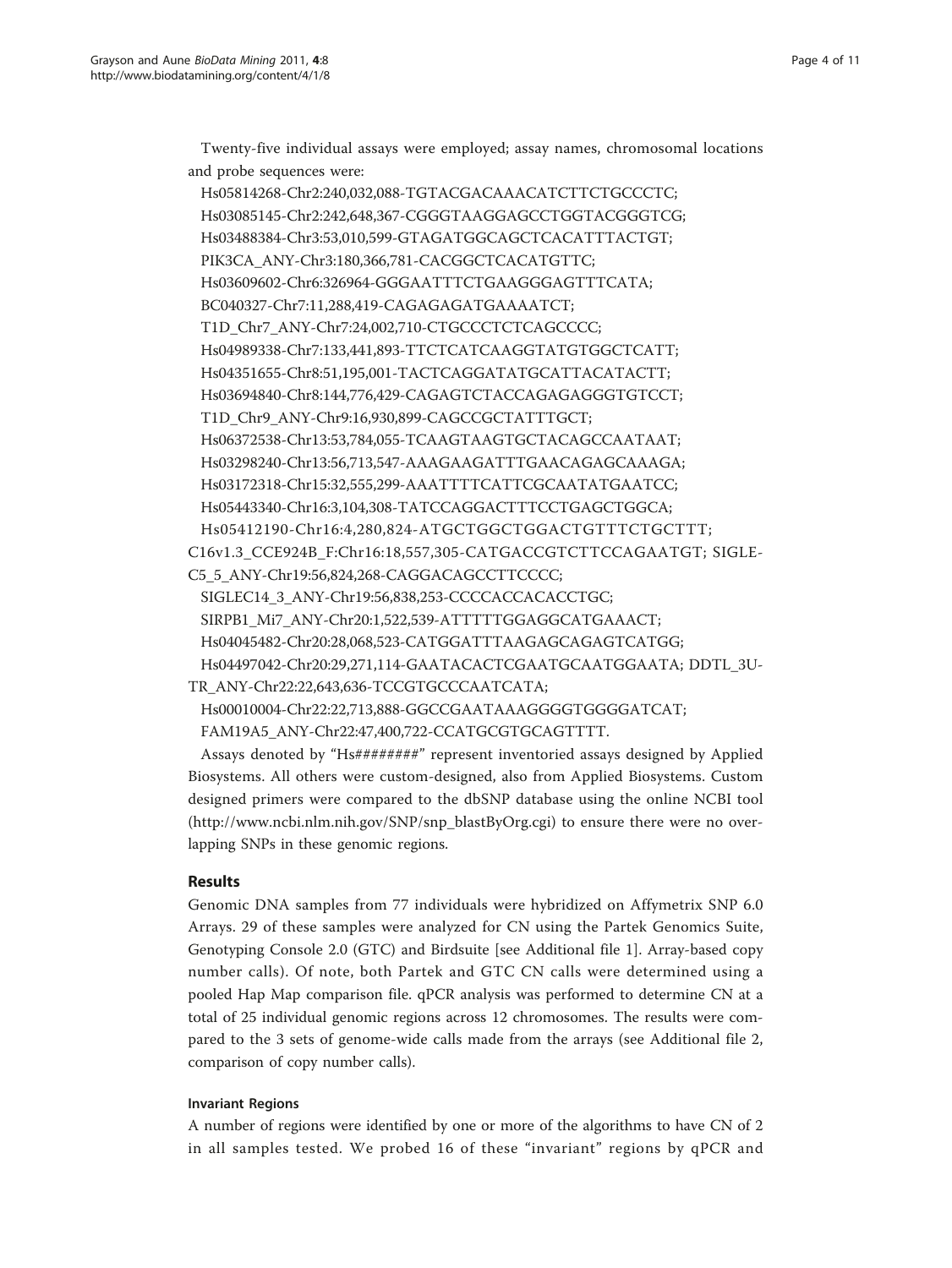compared the results of the calls in each sample by each method (Table 1). There was vast agreement in CN calls in these regions. Of note, qPCR called 4 samples variant at chromosome 2 that were called CN of 2 by all three algorithms. Additionally, in a region on chromosome 8, Partek and GTC called all 8 regions a CN of 2 while Birdsuite called 2 samples variant. Those same 2 samples were also found to be variant by qPCR. Additionally, one sample was called variant by GTC on chromosome 9 but invariant, or CN of 2, by all other methods. All together, seven sample-region pairings were called variant by just one or two methods and invariant by the others while 209 sample-region pairings were uniformly called CN of 2 by Partek, GTC, Birdsuite and qPCR, representing nearly 97% agreement amongst all methods of CN calling in these 16 regions.

## Variant Regions

Additional regions were identified as variant, containing numerous CNVs amongst the 29 samples. Nine of these regions were investigated by qPCR, 184 sample-region pairs in total, and the results produced by the three CN calling algorithms were compared by CN class, 0, 1, 2, 3 and 4 (Table [2\)](#page-5-0). Region 1 on chromosome 2 produced an identical group of CN calls amongst each of the 4 methods. GTC, Birdsuite and qPCR also produced identical CN calls in Region 2. Additional regions 3-9 did not show such similarity in CN calls between the 4 methods but these comparisons suggested that agreement was highest when Partek calls were compared to GTC calls or when Birdsuite calls were compared to qPCR. Regions 3, 4 and 8 produced a very similar breakdown of calls in Partek and GTC while region 7 was nearly identical, with 7 samples being called amplifications by both programs. Regions 3, 4, 6, 7 and 9 showed similar calls by both Birdsuite and qPCR. These analyses indicate that some patterns of agreement were observed amongst the different methods of CN calling.

Table 1 Copy Number Calls at Invariant Regions of the Genome

| Region        | GTC <sup>a</sup><br>Partek<br><b>Birdsuite</b> |      | qPCR |      |  |
|---------------|------------------------------------------------|------|------|------|--|
| 2:240,032,088 | 28/0 <sup>b</sup>                              | 28/0 | 28/0 | 24/4 |  |
| 3:180,366,781 | 27/0                                           | 27/0 | 27/0 | 27/0 |  |
| 6:326,964     | 5/0                                            | 5/0  | 5/0  | 5/0  |  |
| 7:11,288,419  | 17/0                                           | 17/0 | 17/0 | 17/0 |  |
| 7:24,002,710  | 24/0                                           | 24/0 | 24/0 | 24/0 |  |
| 8:51,195,001  | 8/0                                            | 8/0  | 6/2  | 6/2  |  |
| 9:16,930,899  | 25/0                                           | 24/1 | 25/0 | 25/0 |  |
| 13:53,784,055 | 9/0                                            | 9/0  | 9/0  | 9/0  |  |
| 13:56,713,547 | 9/0                                            | 9/0  | 9/0  | 9/0  |  |
| 15:32,555,299 | 8/0                                            | 8/0  | 8/0  | 8/0  |  |
| 16:3,104,308  | 9/0                                            | 9/0  | 9/0  | 9/0  |  |
| 16:4,280,824  | 8/0                                            | 8/0  | 8/0  | 8/0  |  |
| 16:18,557,305 | 9/0                                            | 9/0  | 9/0  | 9/0  |  |
| 20:28,068,523 | 6/0                                            | 6/0  | 6/0  | 6/0  |  |
| 20:29,271,114 | 8/0                                            | 8/0  | 8/0  | 8/0  |  |
| 22:47,400,722 | 16/0                                           | 16/0 | 16/0 | 16/0 |  |

<sup>a</sup>GTC = Genotyping Console 2.0

 $b$ Values are represented as "CN =  $2$ "/"CN = non  $2$ "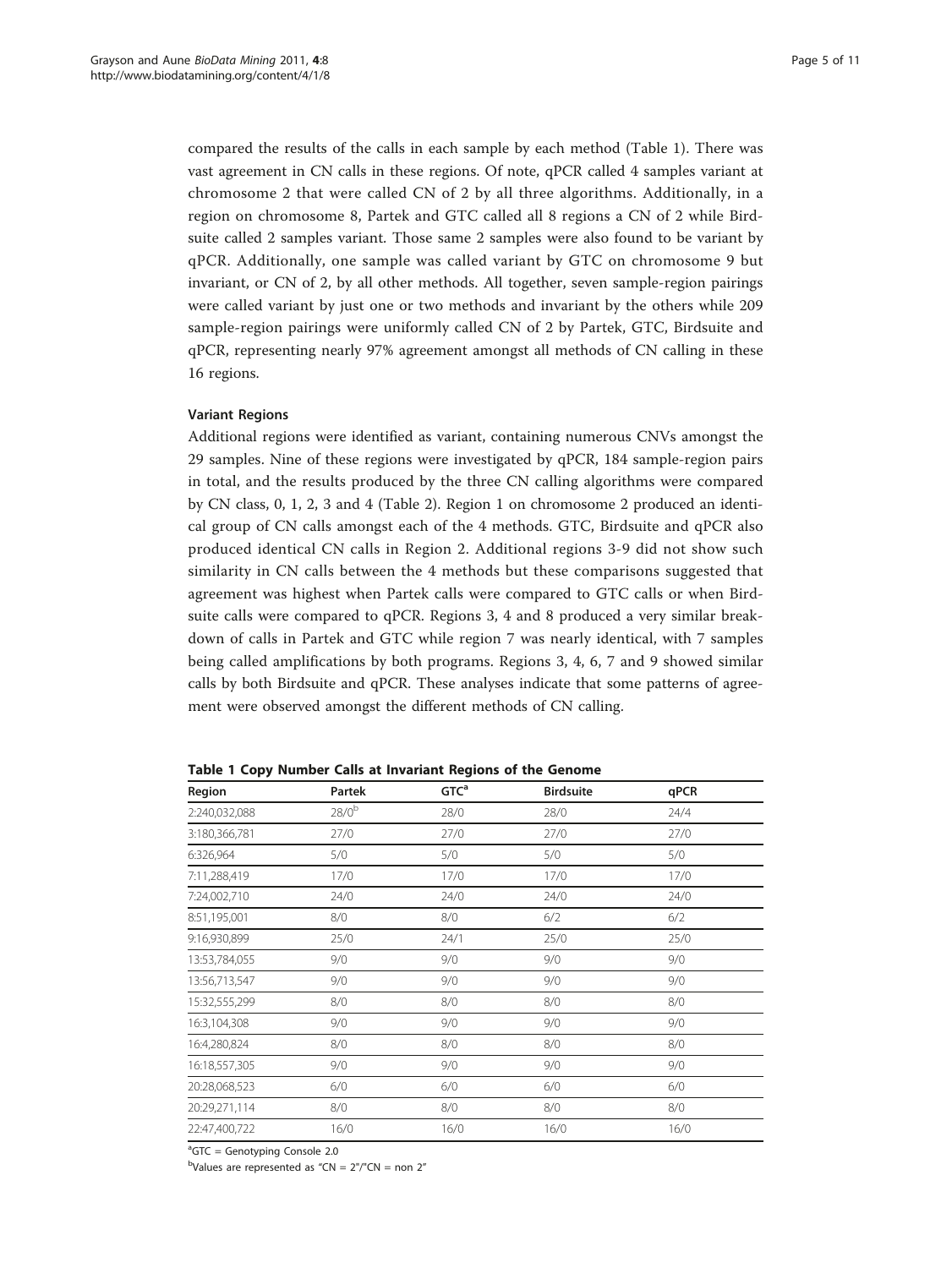| <b>CN</b>  | $\mathbf 0$          | 1                        | $\overline{2}$ | 3               | 4              | 0            | 1                | $\overline{2}$ | 3            | 4                | $\mathbf 0$      | 1              | $\overline{2}$ | 3              | 4              |
|------------|----------------------|--------------------------|----------------|-----------------|----------------|--------------|------------------|----------------|--------------|------------------|------------------|----------------|----------------|----------------|----------------|
|            | Region 1             |                          |                |                 |                | Region 2     |                  |                | Region 3     |                  |                  |                |                |                |                |
|            |                      | Chr2:242,648,367         |                |                 |                |              | Chr3:53,010,599  |                |              |                  | Chr7:133,441,893 |                |                |                |                |
| Partek     | 0 <sup>b</sup>       | $\overline{4}$           | 24             | $\circ$         | $\overline{0}$ | $\mathbf{0}$ | 1                | 24             | $\mathbf{0}$ | $\mathbf 0$      | $\mathbf 0$      |                | 5              | $\overline{0}$ | $\mathbf{0}$   |
| <b>GTC</b> | $\mathbf{0}$         | $\overline{4}$           | 24             | $\mathbf 0$     | $\circ$        | 1            | 3                | 21             | $\mathbf{0}$ | $\mathbf{0}$     | $\mathbf 0$      | 1              | $\overline{4}$ | 1              | $\circ$        |
| Birdsuite  | $\Omega$             | $\overline{4}$           | 24             | $\circ$         | $\circ$        |              | 3                | 21             | $\mathbf{0}$ | $\overline{0}$   | 1                | 3              | $\overline{2}$ | $\overline{0}$ | $\mathbf{0}$   |
| qPCR       | $\mathbf{0}$         | 4                        | 24             | $\mathbf 0$     | $\overline{0}$ |              | 3                | 21             | 0            | $\mathbf{0}$     |                  | 3              | $\mathfrak{D}$ | 0              | $\mathbf{0}$   |
|            | Region 4<br>Region 5 |                          |                |                 |                |              |                  |                |              | Region 6         |                  |                |                |                |                |
|            |                      | Chr8:144,776,429         |                |                 |                |              | Chr19:56,824,268 |                |              | Chr19:56,838,253 |                  |                |                |                |                |
| Partek     | $\Omega$             | 0                        | 8              | $\mathbf 0$     | $\Omega$       | $\Omega$     | $\Omega$         | 13             | 13           | $\mathbf 0$      | $\circ$          | $\Omega$       | 7              | 6              | 0              |
| GTC        | 1                    | 0                        | 7              | $\overline{()}$ | $\Omega$       | $\Omega$     | $\Omega$         | 17             | 3            | 6                | $\Omega$         | $\Omega$       | 6              | 3              | $\overline{4}$ |
| Birdsuite  | 1                    | $\overline{2}$           | 5              | $\overline{0}$  | $\Omega$       | $\Omega$     | $\Omega$         | 26             | $\bigcirc$   | $\Omega$         | $\Omega$         | $\mathfrak{D}$ | 11             | $\Omega$       | $\Omega$       |
| qPCR       | 1                    | $\overline{\mathcal{L}}$ | 5              | $\overline{0}$  | $\Omega$       | 1            | 6                | 19             | $\Omega$     | $\bigcirc$       | $\Omega$         | $\mathfrak{D}$ | 11             | $\mathbf 0$    | $\mathbf{0}$   |
|            | Region 7             |                          |                |                 |                | Region 8     |                  |                |              |                  | Region 9         |                |                |                |                |
|            |                      | Chr20:1,522,539          |                |                 |                |              | Chr22:22,643,636 |                |              | Chr22:22,713,888 |                  |                |                |                |                |
| Partek     | $\Omega$             | 4                        | 13             | $\overline{7}$  | $\Omega$       | $\Omega$     | $\Omega$         | 23             | 5            | $\mathbf{0}$     | $\mathbf{0}$     | $\Omega$       | 14             | 12             | $\mathbf{0}$   |
| <b>GTC</b> | $\Omega$             | $\overline{4}$           | 13             | $\overline{0}$  | 7              | 1            | $\Omega$         | 24             | 3            | $\mathbf{0}$     | 1                |                | 16             | 6              | $\overline{2}$ |
| Birdsuite  | 17                   | 7                        | 0              | $\overline{0}$  | $\Omega$       | 12           | 11               | 5              | $\Omega$     | $\bigcirc$       | $\mathfrak{D}$   | 13             | 11             | $\overline{0}$ | $\mathbf{0}$   |
| qPCR       | 18                   | 6                        | $\Omega$       | $\overline{0}$  | $\Omega$       | 0            | 0                | 28             | $\Omega$     | $\bigcirc$       | $\mathfrak{D}$   | 14             | 10             | $\Omega$       | $\Omega$       |

<span id="page-5-0"></span>Table 2 Comparison of copy number calls at variant regions

<sup>a</sup>GTC = Genotyping Console 2.0

<sup>b</sup>Values are numbers of samples called each copy number at each region.

#### Agreement of CN calls

To determine exact agreement among the CN calling methods, 400 CN calls were compared on a sample-by-sample basis to determine agreement of each CN state (Figure [1](#page-6-0)). As previous analyses indicated, the highest agreement in every comparison was seen at  $CN = 2$  among the individual CN states  $(0, 1, 2, 3, \text{ and } 4)$ . These agreements ranged from 82% to 96% and greatly influenced the overall agreements of each comparison. Discordance among calls from each method was found by comparing the variant calls (CN of 0, 1, 3 or 4).

When Partek called a CN of 1, GTC also called the sample a  $CN = 170\%$  of the time. However, when GTC called a sample region  $CN = 1$ , Partek correctly called that region a CN = 1 54% of the time. There was no agreement between GTC and Partek at CN of 0 because Partek did not call any CN = 0 in any of the tested regions. Partek showed less than 50% agreement with variant calls in both Birdsuite and qPCR. The overall agreement of GTC with Partek was 88%, between Birdsuite and Partek was 72% and qPCR CN calls agreed with Partek CN calls 76% of the time.

When GTC called a CN of 0, Birdsuite also called a 0 100% of the time while the agreement with qPCR was 75%. At copy number of 1, Birdsuite and qPCR had an identical call in less than 60% of samples. Conversely, when Birdsuite or qPCR made a copy number call of 0 or 1, GTC reported the same call in those samples less than 20% of the time. Overall agreement of Birdsuite with GTC was 76% and qPCR and GTC agreed in 79% of the samples.

When Birdsuite called a CN of 0 or 1, the agreement with Partek was 0% and 9%, respectively. Birdsuite variant calls agreed with GTC's calls at slightly higher rates, 12% for  $CN = 0$  and 15% for  $CN = 1$ . The agreement between Birdsuite and qPCR, however, was 65% for CN of 0 and 75% for CN of 1. Of note, the majority of the disparate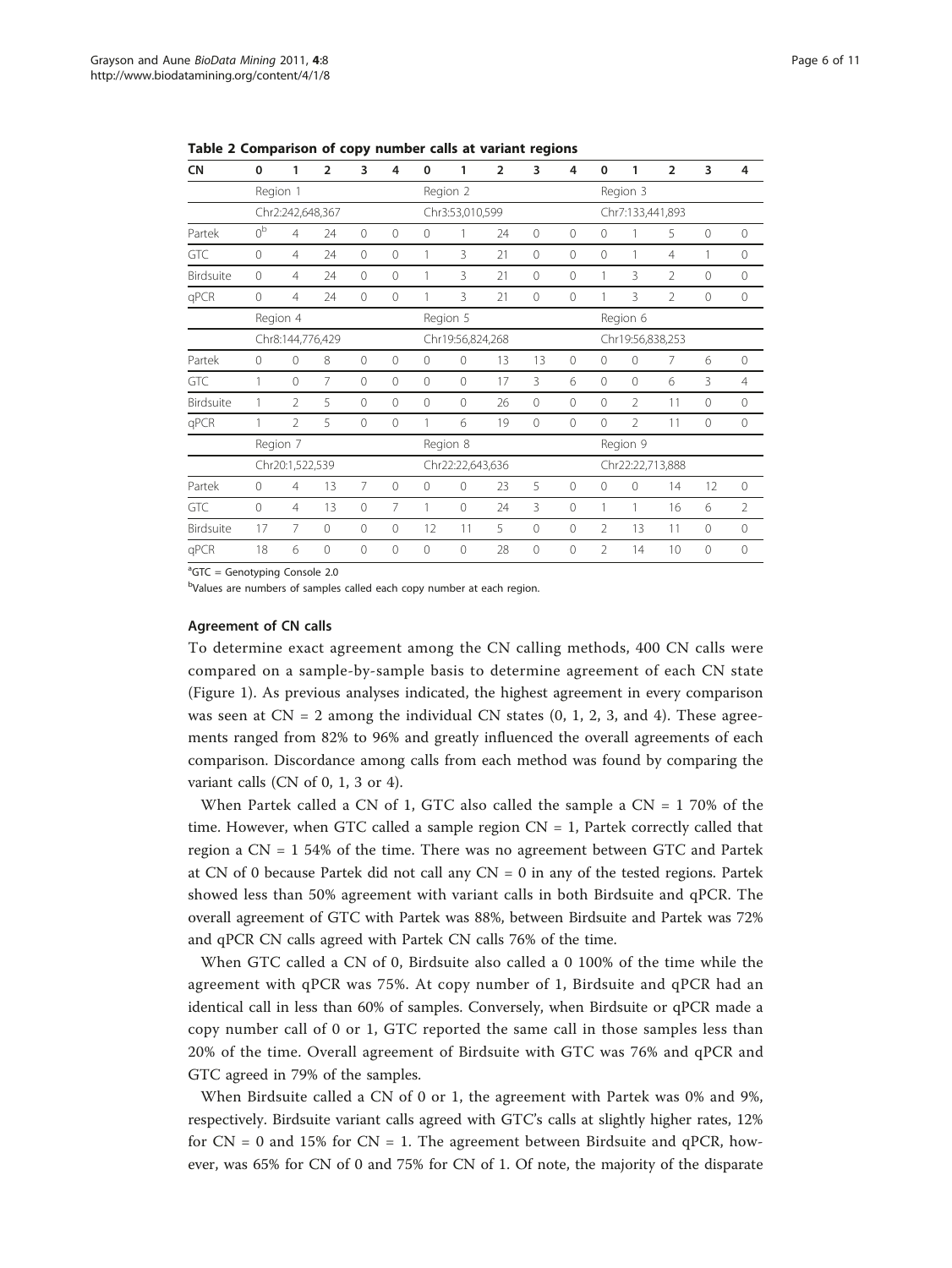<span id="page-6-0"></span>

calls in this comparison came from region 8 (Table [2](#page-5-0)), where Birdsuite called 23 samples to be CN deletions while qPCR determined them to be CN = 2. While GTC and  $qPCR$  showed high agreement at CN of 0, the agreement at CN = 1 was 54%. The Birdsuite agreement with qPCR in copy number variant sample regions were thus the highest seen among any comparison of array-based calls with qPCR. The overall agreement of qPCR with Birdsuite was also the highest, at 91%.

Finally, when CN calling from array-based algorithms were compared to qPCR, GTC and Partek both showed variant agreements less than 20% of the time, while Birdsuite agreed with 92% of qPCR calls at  $CN = 0$  and 76% of qPCR calls at  $CN = 1$ . Similar to the inverse comparison of qPCR calls to Birdsuite, when Birdsuite variant calls were compared to qPCR, region 5 (Table [2\)](#page-5-0) showed 6 samples that were determined to be CN deletions by qPCR and called CN of 2 by Birdsuite, accounting for a large portion of the 24% error in calls at  $CN = 1$ . Overall, the highest agreement was found between qPCR and Birdsuite.

# Agreement of CN calls in a second, independent group

We next assessed if the high percent agreement between Birdsuite and qPCR was reproducible in a second independent group of samples. Data from 38 additional Affymetrix SNP 6.0 arrays were analyzed by Birdsuite to determine copy number calls across the genome (see Additional file [1:](#page-9-0) Array-based copy number calls). qPCR reactions were performed using 18 different assays investigating regions on 10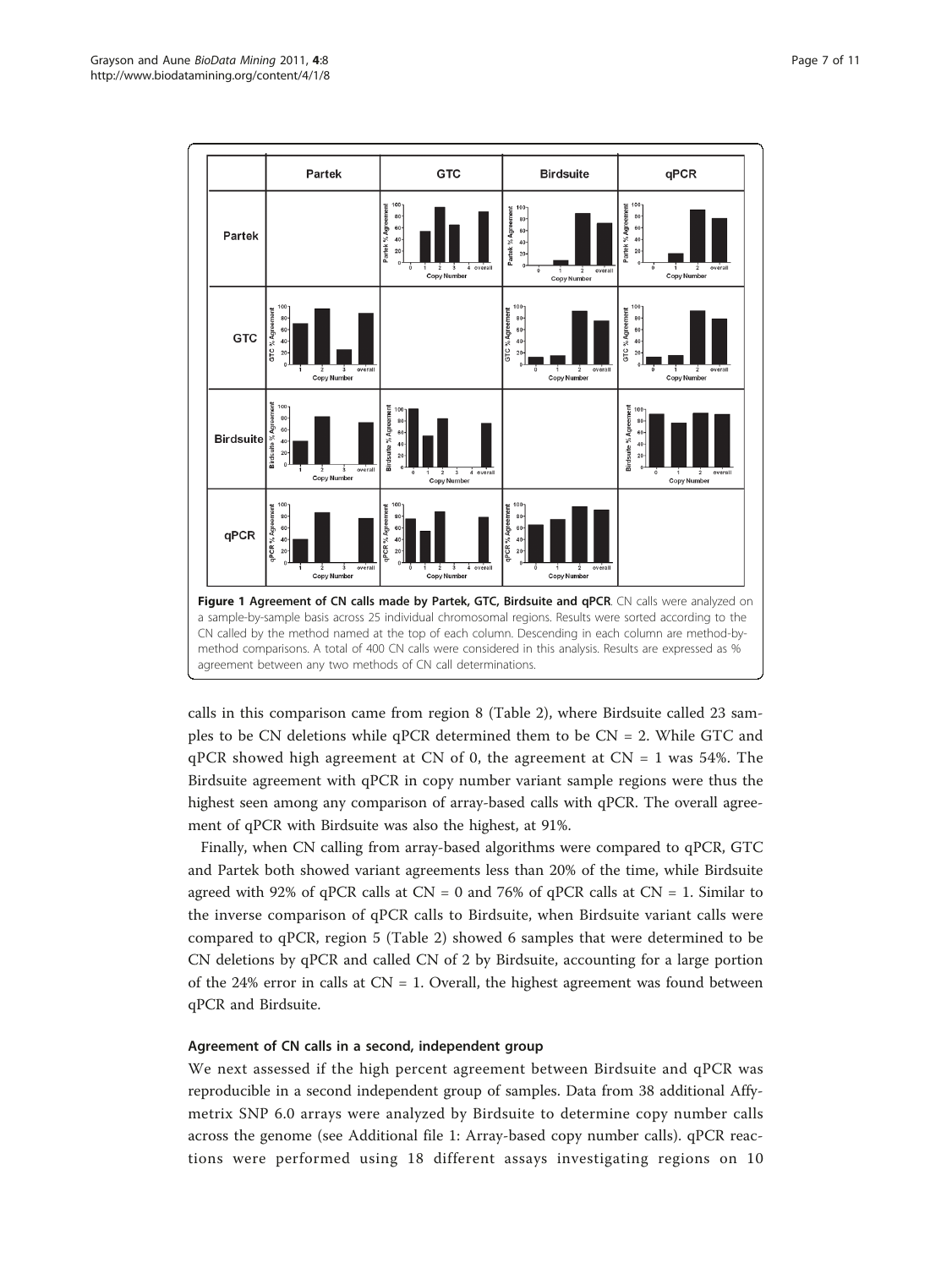chromosomes to determine CN at each region. A total of 387 comparisons were made in this step (Table 3 and Figure [2\)](#page-8-0). A total of 14 Birdsuite calls in 7 genomic regions did not agree with the CN call made by qPCR (Table 3). Six of these disparate calls were  $CN = 2$ , 7 of  $CN = 1$  and 1 of  $CN = 3$ . Overall agreement at each  $CN$  was also determined (Figure [2\)](#page-8-0). Birdsuite and qPCR agreed on 100% of  $CN = 0$ , 87% of  $CN = 1$ and 98% of  $CN = 2$ . Of note, there was 0% agreement in 1 sample called a  $CN = 3$  by qPCR. The overall agreement of Birdsuite with qPCR was 96%, better than the overall agreement rate from the first analysis (91%).

# **Discussion**

A total of 77 peripheral blood genomic DNA samples were analyzed for CN on Affymetrix SNP 6.0 Arrays. CN calls for 29 of these samples were determined by three different methods: Partek Genomics Suite, GTC and Birdsuite. Calls at 25 genomic regions were also determined by qPCR in these same samples. Comparison of these CN calls shows that all 4 methods agreed when the CN call is 2. However, there is considerably less agreement when the CN calls identify variant regions or CNVs. One way to determine one singular CN call for each region would be pooling the array CN calls from each algorithm to arrive at a consensus call. However, the disagreement amongst variant calls by Partek, GTC and Birdsuite seen in this sampling prohibit arriving at a clear consensus.

Table [2](#page-5-0) shows how using different combinations of algorithms can result in widely variant CN calls in the same samples. If the combination of Partek and GTC is used, whole genome scans would determine Region 5 to have increased CN and Region 7 to be split between copy number duplications and loss to  $CN = 1$ . Upon investigation of these specific regions in additional samples by qPCR, the data are not consistent. Data from qPCR analysis demonstrate that Region 5 is actually a CN loss while Region 7 has a  $CN = 0$  in

| Region        | $\mathbf 0$ | 1     | $\overline{2}$ | 3    |
|---------------|-------------|-------|----------------|------|
| 2:242,648,367 | 0(0)        | 1(0)  | 36(0)          | 0(0) |
| 3:53,010,599  | 1(0)        | 2(1)  | 30(0)          | 0(0) |
| 3:180,366,781 | 0(0)        | 0(0)  | 16(0)          | 0(0) |
| 7:11,288,419  | 0(0)        | 0(0)  | 26(0)          | 0(0) |
| 7:24,002,710  | 0(0)        | 0(0)  | 16(0)          | 0(0) |
| 7:133,441,893 | 2(0)        | 14(0) | 6(0)           | 0(0) |
| 8:51,195,001  | 1(0)        | 11(2) | 13(0)          | 0(0) |
| 8:144,776,429 | 1(0)        | 5(2)  | 10(2)          | 0(0) |
| 9:16,930,899  | 0(0)        | 0(0)  | 16(0)          | 0(0) |
| 13:53,784,055 | 0(0)        | 0(0)  | 18(0)          | 0(0) |
| 13:56,713,547 | 0(0)        | 0(0)  | 13(4)          | 0(0) |
| 13:71,376,533 | 7(0)        | 12(1) | 1(0)           | 0(0) |
| 15:32,555,299 | 0(0)        | 3(0)  | 16(0)          | 0(0) |
| 16:3,104,307  | 0(0)        | 0(0)  | 18(0)          | 0(0) |
| 16:4,280,826  | 0(0)        | 0(1)  | 15(0)          | 0(0) |
| 16:18,557,305 | 0(0)        | 0(0)  | 26(0)          | 0(0) |
| 20:29,271,114 | 0(0)        | 0(0)  | 8(0)           | 0(1) |
| 22:47,400,722 | 0(0)        | 0(0)  | 29 (0)         | 0(0) |

Table 3 Birdsuite Agreement with qPCR calls in 18 genomic regions

<sup>a</sup>Values are represented as the number of calls that "agree(disagree)"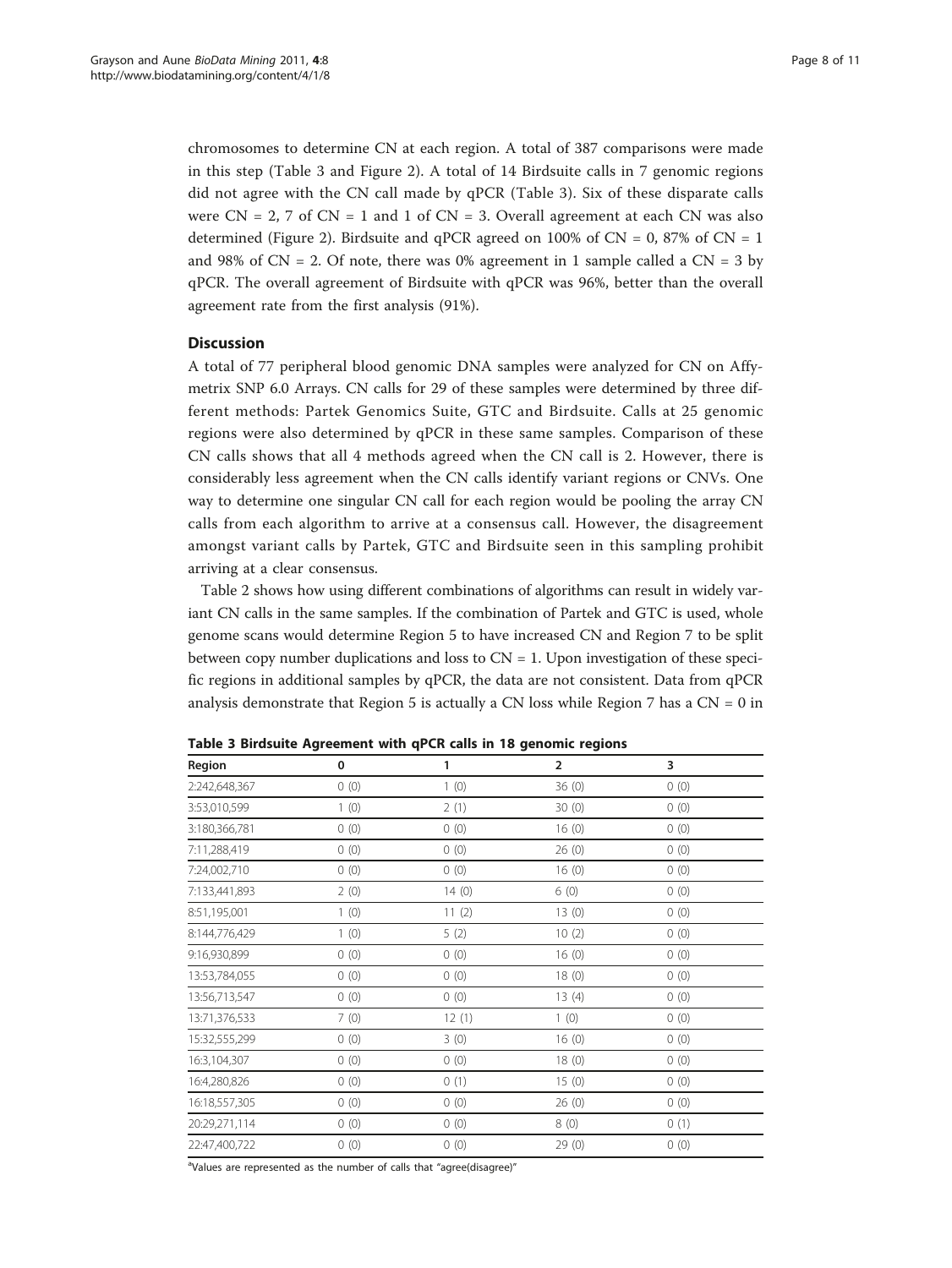<span id="page-8-0"></span>

many of the samples called a CN gain by the algorithms. One reason for the overlapping calls resulting from two independent algorithms is that both Partek and GTC use a pooled Hap Map reference file. This suggests that if multiple "different" algorithms are used in an attempt to create more accurate data but each algorithm uses a version of the pooled Hap Map reference, the resulting CN calls may appear to be in agreement but this agreement is based on the similarity of the reference file and not the actual CN call of a region in the test sample as it might be determined by qPCR.

To take the consensus of the 3 algorithms analyzed in this paper to mine array data for potential variants of interest would similarly result in data that could not be verified by qPCR. In this case, the agreement between 2 of the 3 algorithms using the same reference file could potentially exclude a different call made by the algorithm without a reference file. While qPCR does not represent a feasible method for screening genomes for CNV for both technical and financial reasons, any CNV region of interest discovered using array data or pooling of CN calls ultimately needs to be validated by a non-array method, like qPCR. When each of the 3 methods are compared to qPCR, the highest agreement both in variant calls and overall calls is between qPCR and Birdsuite.

CN calls made by each algorithm- Partek, GTC and Birdsuite, on each array are subject to a number of assumptions. CN calls are calculated in GTC and Partek by using a reference file or baseline. This reference file is generally composed of pooled CN data such that the average intensity of the group is assumed to be CN of 2. However, in the 77 arrays analyzed we discovered numerous regions to be variant in greater than 80% of samples. Pooling these arrays and assuming a CN of 2 would therefore skew results. In contrast, Birdsuite uses a unique method to determine copy number. The Broad Institute has previously characterized copy number polymorphisms by determining those CNVs present in greater than 5% of the Hap Map population [\[28\]](#page-10-0). Birdsuite uses known intensity valuecopy number references at the 1,320 copy number polymorphisms to infer CN in the remaining portions of the genome [\[15\]](#page-10-0). However, no algorithm can completely escape the problem of background intensity on the array and the risk for type I and type II errors that come with the sampling of intensity values at nearly 2 million probes.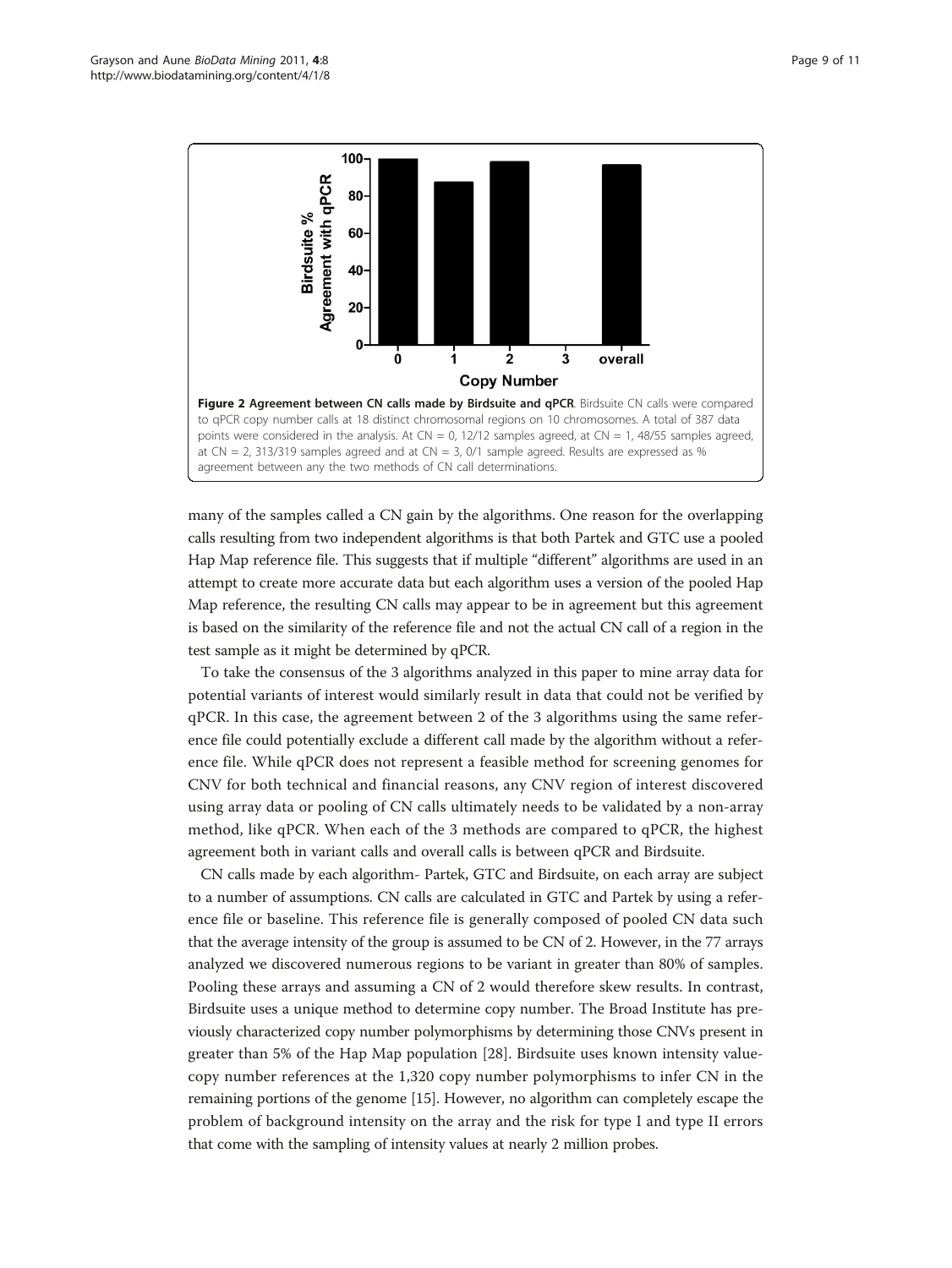<span id="page-9-0"></span>CN determined by qPCR is not without assumptions. Calls are made using the  $\Delta\Delta$ Ct calculation with the first comparison coming between the test assay Ct value and a multiplexed reference assay Ct value. Reference assays exist for genes known to be CN invariant, or to always have exactly 2 copies of the gene in the genome. The second comparison is made between the test assay-reference assay value and that same value for a calibrator sample, known to have a  $CN = 2$  in the test region. If the calibrator sample is not a CN of 2, the data would be skewed in the direction of the actual CN of the calibrator sample. qPCR, however, does not have the problem of additional background noise and is also immune to multiple sampling errors. For these reasons, qPCR is considered to be the standard in determining copy number.

# Conclusions

The algorithm employed by Birdsuite to call CNs across the genome closely agrees with the qPCR determinations of copy number. When all 787 comparisons from these data are considered, the overall agreement is 94%. For this reason, the use of the Birdsuite algorithms, in combination with PCR validation, generated the most reproducible CN calls in this group of patient samples. Of note, more recent versions of Genotyping Console now employ the Birdsuite algorithms to determine CN.

## Additional material

[Additional file 1:](http://www.biomedcentral.com/content/supplementary/1756-0381-4-8-S1.XLS) Array-based copy number calls. Raw CN calls for 29 samples in Partek, 29 samples in GTC and 77 samples in Birdsuite. Calls are organized by sample across the genome from chromosome 1-24. [Additional file 2: C](http://www.biomedcentral.com/content/supplementary/1756-0381-4-8-S2.XLS)omparison of copy number calls. CN comparisons between Partek, GTC, Birdsuite and qPCR

#### List of abbreviations used

CN: copy number; CNV: copy number variation; GTC: Genotyping Console 2.0; qPCR: quantitative polymerase chain reaction; SNP: single nucleotide polymorphism

#### Acknowledgements and Funding

The authors would like to thank the Vanderbilt Clinical Research Center staff, Drs. James W. Thomas, Howard Fuchs, Nancy J. Brown and their patients for access to their clinics and providing blood samples. We would also like to thank the Functional Genomics Shared Resource at Vanderbilt for providing technical support hybridizing the Affymetrix SNP 6.0 arrays as well as calling copy numbers in both Partek Genomics Suite (Braden Boone) and Birdsuite (Phil Dexheimer). This work was supported by NIH grants R42 AI053984, T32 GM07347, T32 DK07563, and TL1 RR024978.

#### Author details

<sup>1</sup>Department of Microbiology and Immunology, Vanderbilt University School of Medicine, Nashville, TN 37232, USA. <sup>2</sup>Department of Medicine, Vanderbilt University School of Medicine, Nashville, TN 37232, USA.

#### Authors' contributions

BG helped to conceive the study, carried out the qPCR experiments, called CN by GTC, compared all data, interpreted the results and drafted the manuscript. TA helped to conceive the study, participated in the design of the study and edited the manuscript. Both authors read and approved the final manuscript.

#### Competing interests

The authors declare that they have no competing interests.

## Received: 11 October 2010 Accepted: 13 April 2011 Published: 13 April 2011

used to determine agreement in the tables and figures presented herein.

#### References

- lafrate AJ, Feuk L, Rivera MN, Listewnik ML, Donahoe PK, Qi Y, Scherer SW, Lee C: [Detection of large-scale variation in](http://www.ncbi.nlm.nih.gov/pubmed/15286789?dopt=Abstract) [the human genome.](http://www.ncbi.nlm.nih.gov/pubmed/15286789?dopt=Abstract) Nature genetics 2004, 36:949-951.
- 2. Sebat J, Lakshmi B, Troge J, Alexander J, Young J, Lundin P, Maner S, Massa H, Walker M, Chi M, et al: Large-scale copy number polymorphism in the human genome. Science (New York, NY 2004, 305:525-528.
- 3. Lupski JR, de Oca-Luna RM, Slaugenhaupt S, Pentao L, Guzzetta V, Trask BJ, Saucedo-Cardenas O, Barker DF, Killian JM, Garcia CA, et al: [DNA duplication associated with Charcot-Marie-Tooth disease type 1A.](http://www.ncbi.nlm.nih.gov/pubmed/1677316?dopt=Abstract) Cell 1991, 66:219-232.